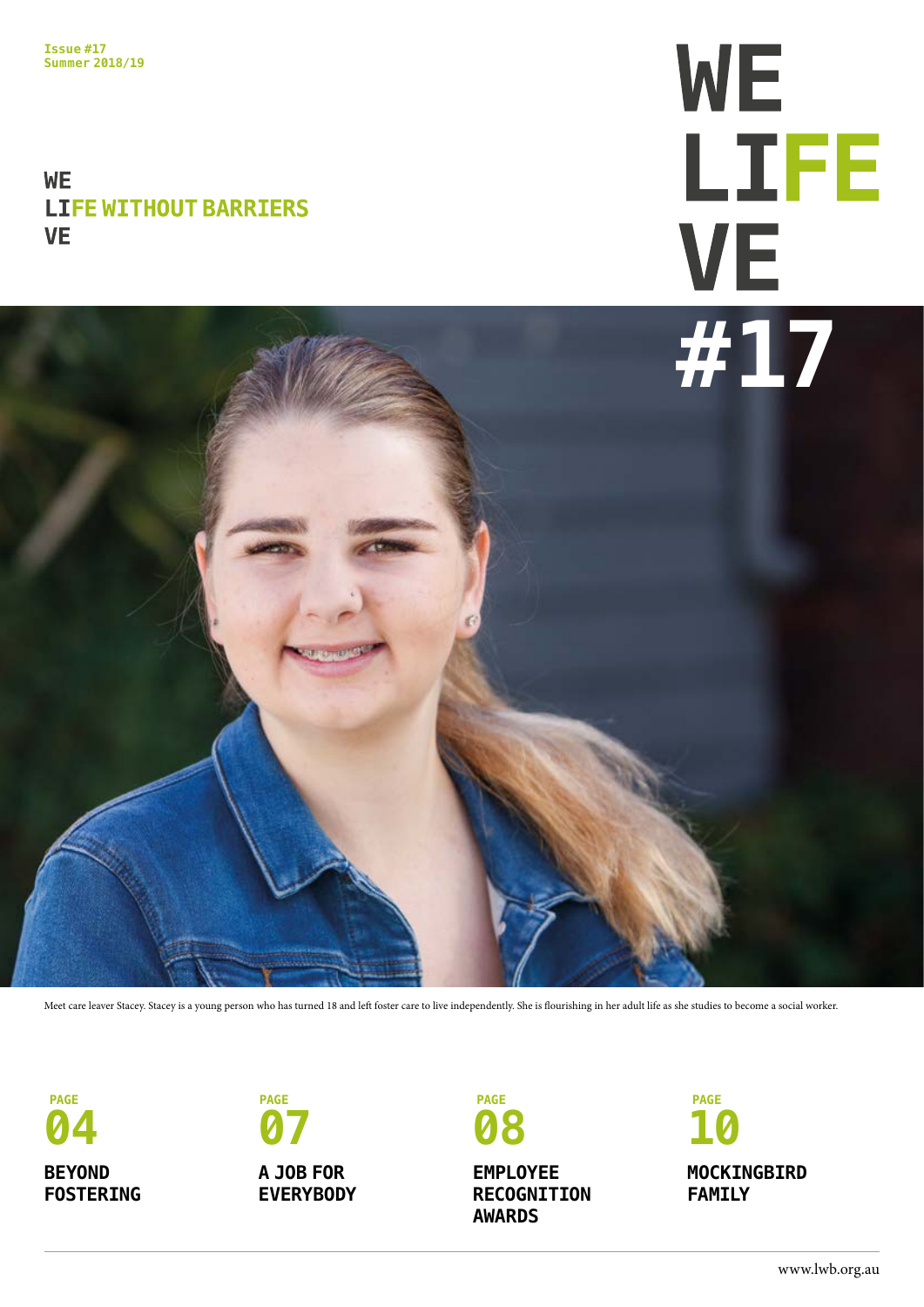## **WELCOME TO WE LIVE LIFE**

#### In *We Live Life* we shine the spotlight on individuals making a difference.

We hope you enjoy reading about our volunteers, carers and staff who, through their passion and commitment, are helping people to change their lives for the better.

In each edition we publish articles about our work with the people we support and our services, and share inspirational stories from around the country.



Connect with us on Facebook, Twitter, LinkedIn, YouTube and Instagram @LWBAustralia



### **A MESSAGE FROM OUR CHIEF EXECUTIVE CLAIRE ROBBS**



#### It has been a tremendous year for Life Without Barriers and I am delighted to share with you the final edition of 'We Live Life' for 2018.

This year we've supported thousands of people across Australia to achieve their goals and welcomed hundreds of new staff while continuing to maintain the trust of the people who choose our services. We Live Life provides a snapshot of all the great work happening throughout LWB at the moment and this is also celebrated through our Annual Report 2018 'Partnering in Action'. Over the 2017 – 2018 Financial year we supported more than 22,850 people and helped champion opportunity across Australia. You can read our report by visiting www.lwb.org.au and accessing the report from our homepage.

In this edition of We Live Life we meet three of our care leavers Stacey, Kieren and Chloie and learn about the joys and challenges that come with entering young adulthood after foster care (Beyond Fostering – Meet our Care Leavers, page 6), we also meet Katelyn, who has secured ongoing and meaningful employment thanks to Joblife. Joblife is a joint venture of Life Without Barriers and Angus Knight Group that helps people with disability secure employment by providing the right support. Katelyn now works as a hairdresser in Queensland's Sunshine Coast (A Job for Everybody, page 7).

We also explore our new approach to Foster Care called the MOCKINGBIRD FAMILY™ which brings together 6-10 local foster care families in a 'constellation' or community where there is shared support, understanding and social activities. The Brisbane constellation covered in the story is the first of its kind for LWB, and in fact a first for Australia, and is already leading to positive outcomes for carers (Mockingbird Family, page 11).

I encourage you also to learn about the winners of our 2018 Employee Recognition Awards (page 8). The stories of courage, innovation and commitment to the needs and goals of the people we support is exemplary and inspiring.

I hope you have a safe and relaxing festive season and enjoy reading this edition of We Live Life. I look forward to sharing many more stories with you throughout 2019.

Plaine Robbis

### **PARTNERING IN ACTION ANNUAL REPORT 2018 OUT NOW**

Visit **www.lwb.org.au** to read the report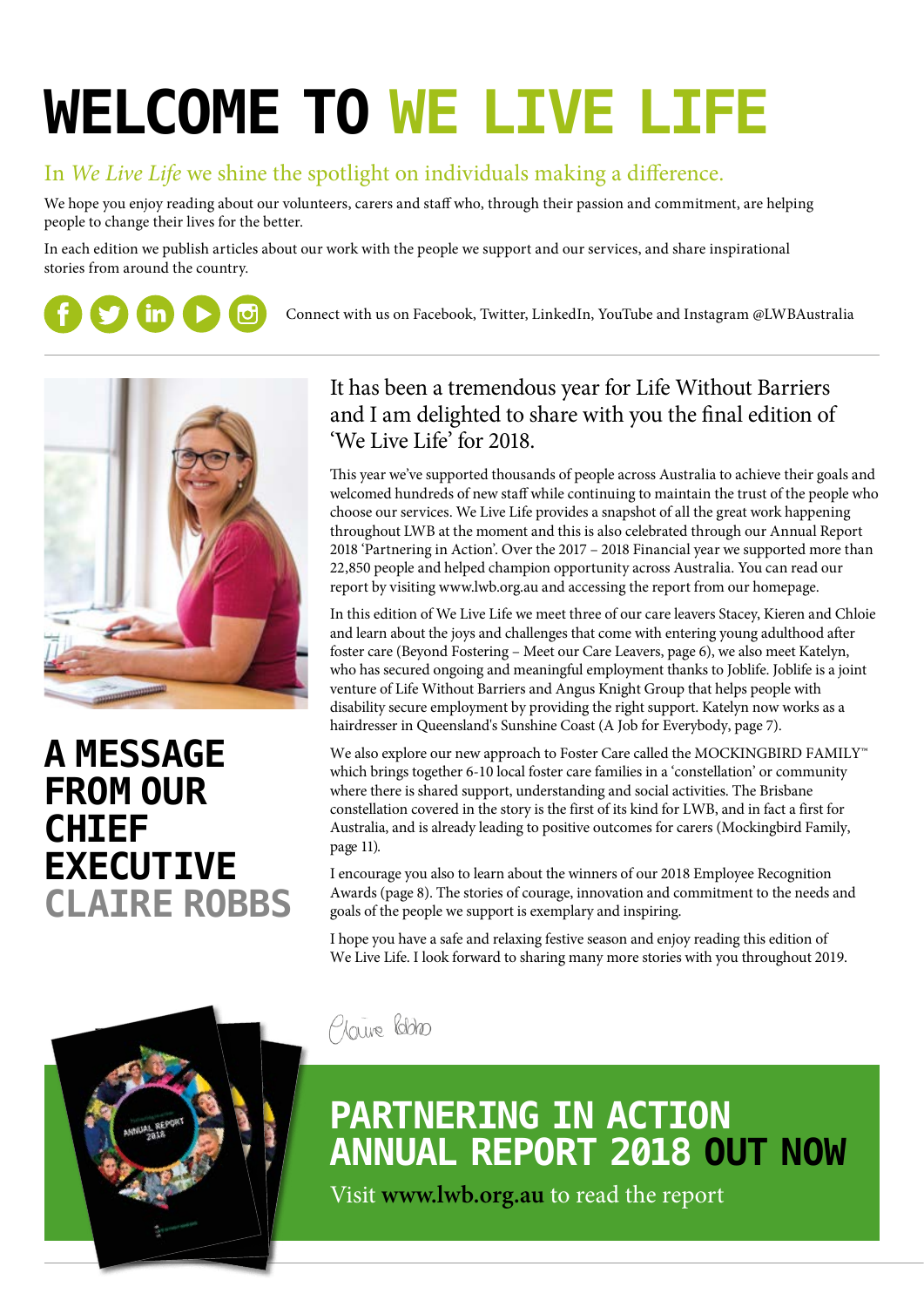

Kylie Harrison, Community Peer Worker from SA, holding her Lived Experience Award

LWB Community Peer Worker Kylie Harrison has been awarded the Lived Experience Award by The Mental Health Coalition of SA. The award receives nominations from a number of standout candidates and exists to publicly honour and celebrate the achievements and contributions of people with a lived experience and the organisations who have embraced the lived experience to help more people. Kylie works in our Mental Health and Homelessness team in South Australia.

"When I won the award I could hardly believe it! I was so happy and proud of my achievement," Kylie said. Kylie has given approximately 170 speeches about mental health and her lived experience which has greatly destigmatised mental illness in her community. "It's had a rippling effect. I loved the fact that I was being congratulated for my work including doing stand-up comedy and writing my poetry book. I was given the award by Mental Health Commissioner, Chris Burns and had a photo taken with the Chief Psychiatrist, Dr John Brayley. Words cannot express how blessed I feel to have won this prestigious award."



LWB having fun at the Mental Health Expo in Glenorchy in Tasmania



The Tassie team on their river walk

## **A CHANCE TO TALK CONGRATULATIONS ABOUT MENTAL HEALTH KYLIE**

#### LWB staff get involved in raising awareness during Mental Health Month

In October, LWB joined thousands of organisations around the country to celebrate Mental Health Month. The focus of Mental Health Month is to raise awareness of the importance of mental health and social and emotional wellbeing. It is about destigmatising mental health issues and encouraging the community to check in with each other, especially with people who may be struggling.

Across Australia, LWB offices and programs got on board with Mental Health Month in unique ways. In South Australia, LWB supported the community to access a traditional Aboriginal healing experience provided by the Anangu Ngangkari Tjutaku Aboriginal Corporation (ANTAC).

Ngangkari services involve the use of ancient traditional healing practices to restore people's physical, emotional, spiritual and psychological wellbeing. The traditional methods of healing include Pampuni which translates to 'healing touch', which is a traditional hands-on therapeutic healing method. The also used muscle manipulation, blowing, suction and spiritual healing. Evidence demonstrates that Ngangkari healing services have a range of benefits including positive health outcomes for patients and the provision of a holistic two-way

health care model and team approach to Aboriginal health.

Numerous people received a healing experience from Ngangkari during SA's Mental Health Week promotion and many shared their positive feedback with LWB staff. People reported feeling 'great, lighter and happy', 'surreal and calm', 'relaxed, content, healthy', and one commented 'I wish I could have a session every day.' It was a great experience for people to learn about a different way of approaching mental health but also experience a traditional practice used for centuries by Australia's First Nations people.

Our Tasmanian teams also got on board with promoting the importance of mental health and wellbeing. The teams came together for a Stronger Together morning tea and staff recognition event, with the Hobart team even hosting a silent disco! They organised a lunchtime walk, 10 minute massage therapy, relaxation yoga and mindfulness activities, attended mental health expos to promote LWB and even created a virtual suggestion box that allowed staff to give input on how to increase mental wellbeing at work. The suggestion box was such a good idea that it was available nationwide and the ideas were sent to the mental health lead for each state.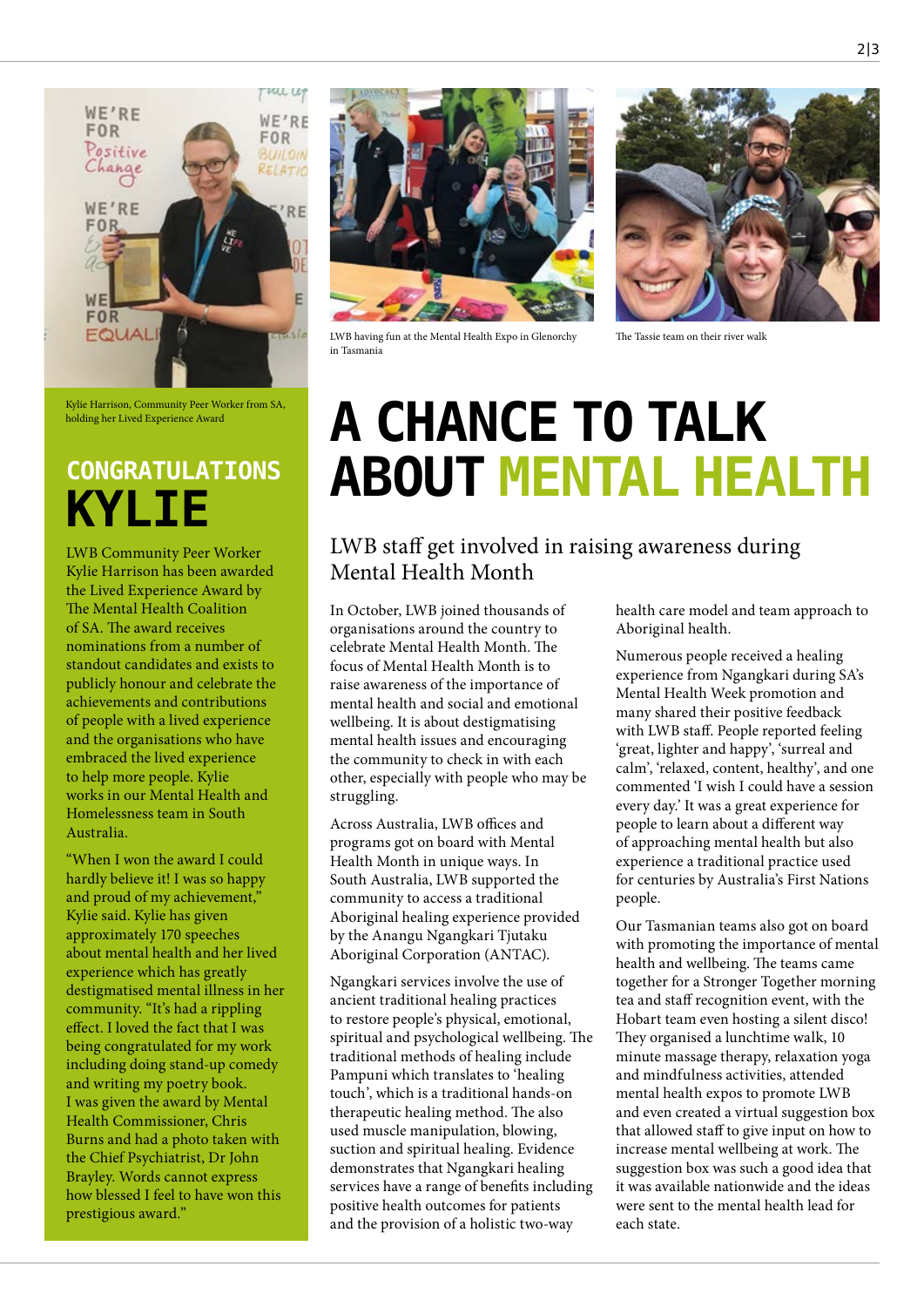## **CELEBRATING OUR CARERS**

#### Foster and Kinship Care Week

In September LWB joined foster care agencies around Australia to celebrate Foster and Kinship Care Week. It was a wonderful opportunity to acknowledge and thank our foster carers for the countless hours, care and dedication they give to the children they care for. It was also a chance to join with us other agencies to run foster care thank you events which brought together many local foster carers and gave them a chance to meet other carers, connect, share stories and build those friendship and support circles that are so

### **BEYOND FOSTERING: MEET OUR CARE LEAVERS**



#### **CHLOIE**

Chloie has finished her journey in foster care and is now forging her way forward into her adult life as she studies to become a primary school teacher. Prior to moving to campus to start her degree she lived with Steve and Vickie, her foster parents, who also care for her three younger siblings.

Chloie entered care at the age of 10, but when she moved in with Steve and Vickie in her mid-teens, it was then she knew she'd found her home. "It was scary but I knew that I would be going into a loving home. When I met them [Vickie and Steve], they were lovely," Chloie said. "They actually gave me a

little welcome package and a little card that I still have today. It said 'Dear Chloie, welcome to our home. We are really happy for you to come and live with us. We consider it a privilege for you to be here. Always remember life is what you make it. We are here to help, support, care and love you if you will let us. Vickie and Steve.'

This little detail went a long way to make Chloie feel safe and wanted. "It just touched my heart that they cared a lot about me. They had no idea who I was but they still went that extra mile," Chloie said.



### **STACEY**

Having left foster care recently, Stacey is a young woman with an exciting future. She is 18 and studying a social work degree. Upon graduation she hopes to work in a foster care or health setting. Apart from setting her career in motion, she has also moved out on her own, purchased a car and is holding down two casual jobs while she studies.

Stacey, along with her brother and sister, entered foster care when she was four years old. "It was

kind of strange, like I just didn't know what was happening," Stacey said about that time. "Random people came to my front door and the next thing I knew I was going away from Mum... and I didn't know what was happening until a good two or three years later when I understood I didn't live with Mummy and Daddy anymore."

Stacey and her siblings went through two other placements before they were placed with their long



#### **KIEREN**

When a young person moves out of home, there is often some false starts, with many young adults using the 'revolving door' at their parent's house. This tends to be the norm for young people leaving home, but it is often not possible for young people when leaving foster care.

Meet Kieren, who is now a young adult in his midtwenties living in Sydney working full time. Kieren entered foster care when he was 12, moving in with Rob\* and Diane\*. Sadly, Diane passed away during that time, but Kieren remained with Rob until he was 18.

Kieren described what happened when he first came into his foster home with Rob and Diane. "When I first got there, the carers were very caring, they were open, they were accepting. Something I like to describe is they weren't sympathetic, they were empathetic. They understood what I'd been through. They didn't give me a lot of 'I feel sorry for you' kind of thing, but when I made mistakes they knew where I came from so they gave me a little bit of extra rope."

Kieren remembers many fun times growing up with his carer and foster brothers. They were a house full of boys who would ride motorbikes, build go-karts, go iceskating and have bonfires.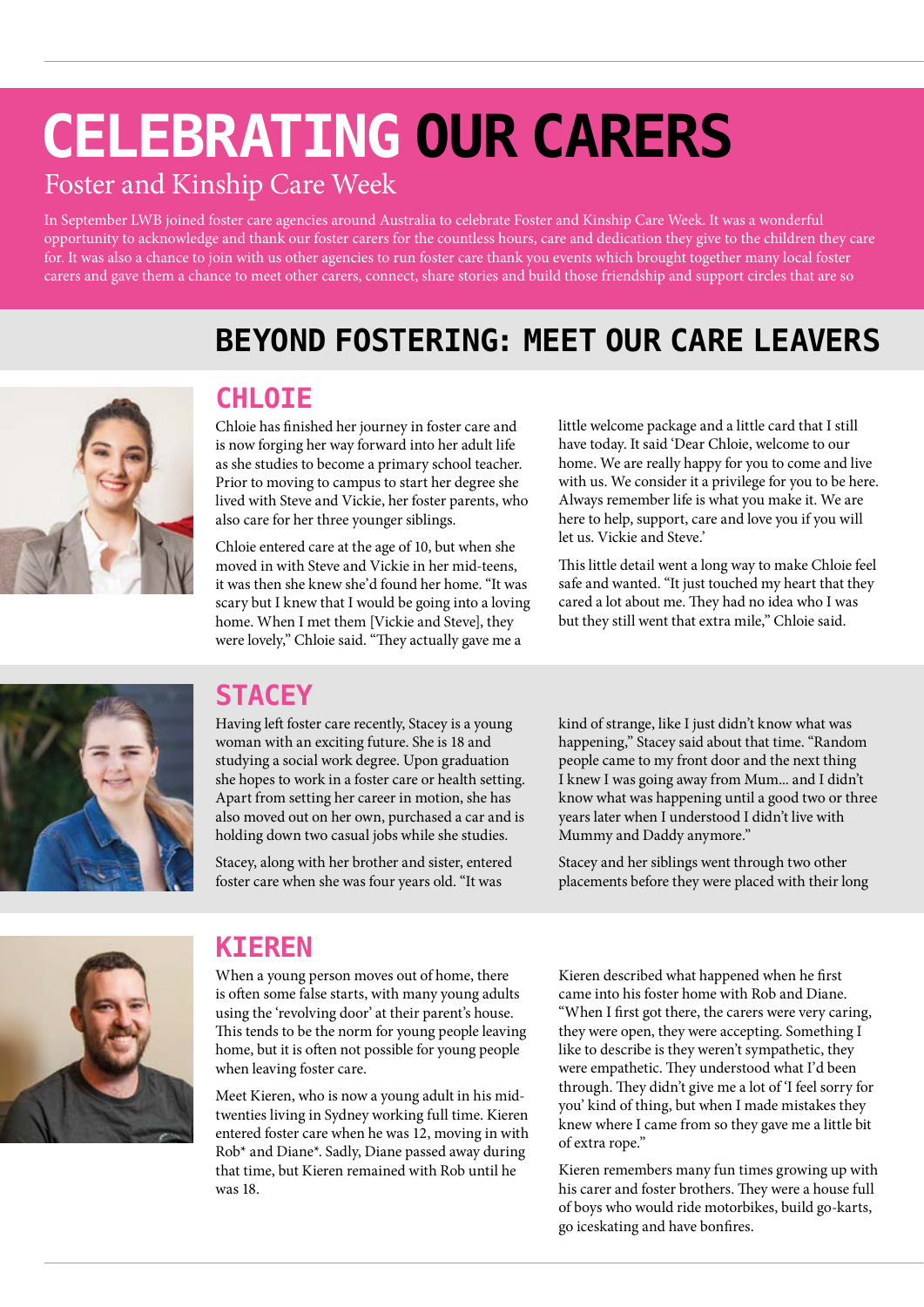vital to raising children. At LWB we celebrated our carers through holding High Teas, BBQs, Barefoot Bowls and a visit to Dolphin Magic for those on the mid-north coast of NSW.

We also highlighted many new stories from our foster carers and for the first time, our care leavers. Care leavers are young people who have been in foster care with LWB but have turned 18 and are now living independently. Their stories were heart-warming and encouraging, but they also didn't shy away from the hard parts of entering adulthood from foster care. The experiences of Foster Carers are so valuable and help us share the benefits of being a carer for a child or young person, so that more people consider supporting a child who really needs them.

Chloie's foster dad Steve really appreciated the support he received from Life Without Barriers. "They give us training in different aspects, we have a care team of three to four people that we see on a regular basis that give us advice and guidance," Steve said.

Steve also noted the importance of being able to keep the Chloie and her siblings together. "It was heart-warming to see her reunite with one of her brothers and a month later another sister joined us and then a few years later another sister," Steve said.

Steve feels becoming a carer is the best thing he has ever done. "I remember reading a motivational book years and years ago," he said. "The happiest people in life are those that have purpose. I've come to realise that over the last several years that this is the purpose that my wife and I were meant for."

Chloie describes Steve as a "great big cuddly bear," she laughs. "On the outside he looks rough around the edges; on the inside he's soft as a marshmallow. He's very kind and caring and has always been there for me, whenever I needed it."

And now with Chloie studying to become a primary school teacher, Steve couldn't be prouder. "Chloie is an amazing person. She makes me want to improve my life because I've seen how she can improve her own life," Steve said.

term carer, who Stacey lived with for 11 years until she moved out on her own a few months ago.

"My carer's family took me in because they were a loving family and it was important to me because I needed that love and support to help me grow as a person. Without that, I wouldn't have a sense of identity of who I am as a person today," said Stacey.

Since moving out of home, Stacey still sees her carer regularly. "We still go on our normal coffee dates. We still have our lunch

get-togethers and she is always still caring for me," said Stacey. "When I moved out, she was coming over almost every single day helping me get my apartment together."

When asked how she's adjusting to living out of home, Stacey said, "Going from a household of nine to one is different! I've also realised how expensive living on your own is! The good thing is, my carer's family are living around the corner. I've got my carer a phone call away so I'm not always alone."

As well as the fun times, Rob also guided Kieren through the challenges of his teenage years. "I remember one experience where I got emotional, I got a little bit aggressive and tried to tackle Rob – but he didn't take it the wrong way. It was right when my other foster carer passed away and I got very emotional and I got angry at the world," said Kieren. The next day Rob let Kieren calm down and didn't hold it against him, he just forgot about it. Like any parent would.

Kieren tried to move back in with his family a few times, and when it didn't work out, he'd be welcomed back into Rob's home.

After he left care when he was 18, Kieren went through a relationship breakup and he got into what he describes as some bad habits. Rob was there for him through this tough time and

Kieren moved back in for a few years. "My carer helped me through that – he let me come back and stay with him and that was a big thing for me because he didn't have to do that. It gave me that time to pick up and get back on my feet and it was great."

Kieren still has a great relationship with Rob and sees him often – in fact, he recently joined him for his 60th birthday.

Kieren believes his foster carer has had a profound impact on the man he is today. "My foster carer helped me to get where I am now. I went through a lot and I would have struggled harder if I didn't have someone to support me. A lot of people outside foster care don't get how good it can be."

\*Names changed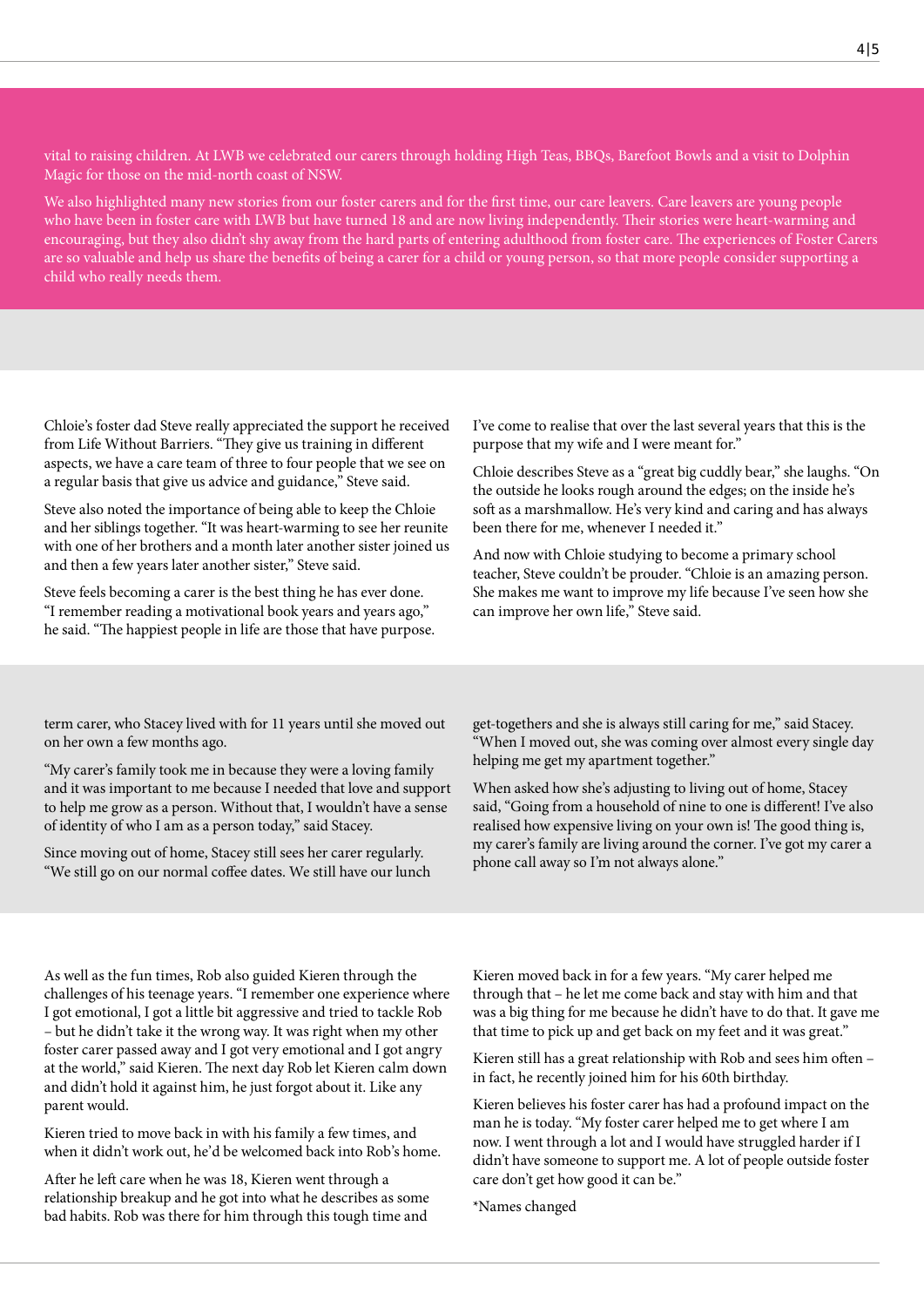

CE, Claire Robbs stands united with CEOs of Alliance20 organisations as she addresses media during the launch at Parliament House in Canberra

## **ALLIANCE FOR CHANGE**

#### LWB partners for a better NDIS

Through collaborations and a shared vision, the Alliance20 was launched in October at Parliament House. The Alliance20 brings together Australia's most influential disability service providers to shape the NDIS for a future that enables choice; ensures value; minimises complexity and delivers better outcomes. LWB has joined 15 other leading organisations in creating the Alliance, including Endeavour Foundation, Cerebral Palsy Alliance, House with No Steps and the Benevolent Society.

The member organisations are deep believers in the NDIS, who want to work with government and stakeholders to ensure it works best for everyone. "We believe in the NDIS and are deeply committed to the success of the scheme for the participants and our wider community," said Claire Robbs, CE. "Only through a joint approach between the National Disability Insurance Agency, the sector and other key stakeholders, will we, as a community, achieve the goals of the NDIS."

All of the service providers have seen the transformational effects the NDIS has had on the lives of their clients,

but each organisation has also seen the issues with implementation that have been experienced as this unprecedented program has rolled out throughout Australia and believe improvements can be made that would lead to better outcomes for all participants.

It is with this goal in mind that the Alliance plans to use its collective decades of experience to see change in three priority areas; supporting people with a disability with high and complex needs, servicing participants in rural and regional areas and boosting employment outcomes for NDIS participants.

For a long time, LWB has partnered with people with disability to change lives for the better, and this has usually been achieved through a one on one support model. In recent times however, LWB have also begun to work with governments for sector wide change, which benefits all people with disability. Our involvement in the Alliance 20 is just one part of our broader work in public policy and we will continue to work in partnership with stakeholders to create change where it is needed.

Learn more at **www.alliance20.org.au**



Support Worker Rhys (left) wearing the Manly Sea Eagles jersey with Kelvin

### **A LITTLE FRIENDLY RIVALRY**

LWB client Kelvin comes out on top

For anyone who knows Kelvin, there's no doubting his absolute passion for NRL and love for the Manly Sea Eagles. You can't go far around Forster or Tuncurry in NSW without him striking up a conversation with one of his friends about his team versing theirs, or just a general chat about the most recent round played.

As the season started, Rhys, who supports Kelvin every Monday, thought it might be some fun to have a little competition for when his team (the Brisbane Broncos) came head to head with Manly in round ten. If the Broncos win Kelvin would wear a Broncos shirt for a day, and of course should Manly win Rhys would don the dreaded Manly shirt. The competition became a hot topic, with Kelvin letting people know about it for weeks prior to the battle.

It was the weekend of the big game, it felt almost as important as the grand final at Kelvin's house. When Manly won Kelvin was ecstatic! He got the spare Manly shirt out straight away ready for Rhys to wear all day Monday. On Monday morning Kelvin could not have been happier – when Rhys put that Manly shirt on, Kelvin was the happiest Rhys had ever seen him. Kelvin insisted on a photo and was sure to rub it in, but only a little.

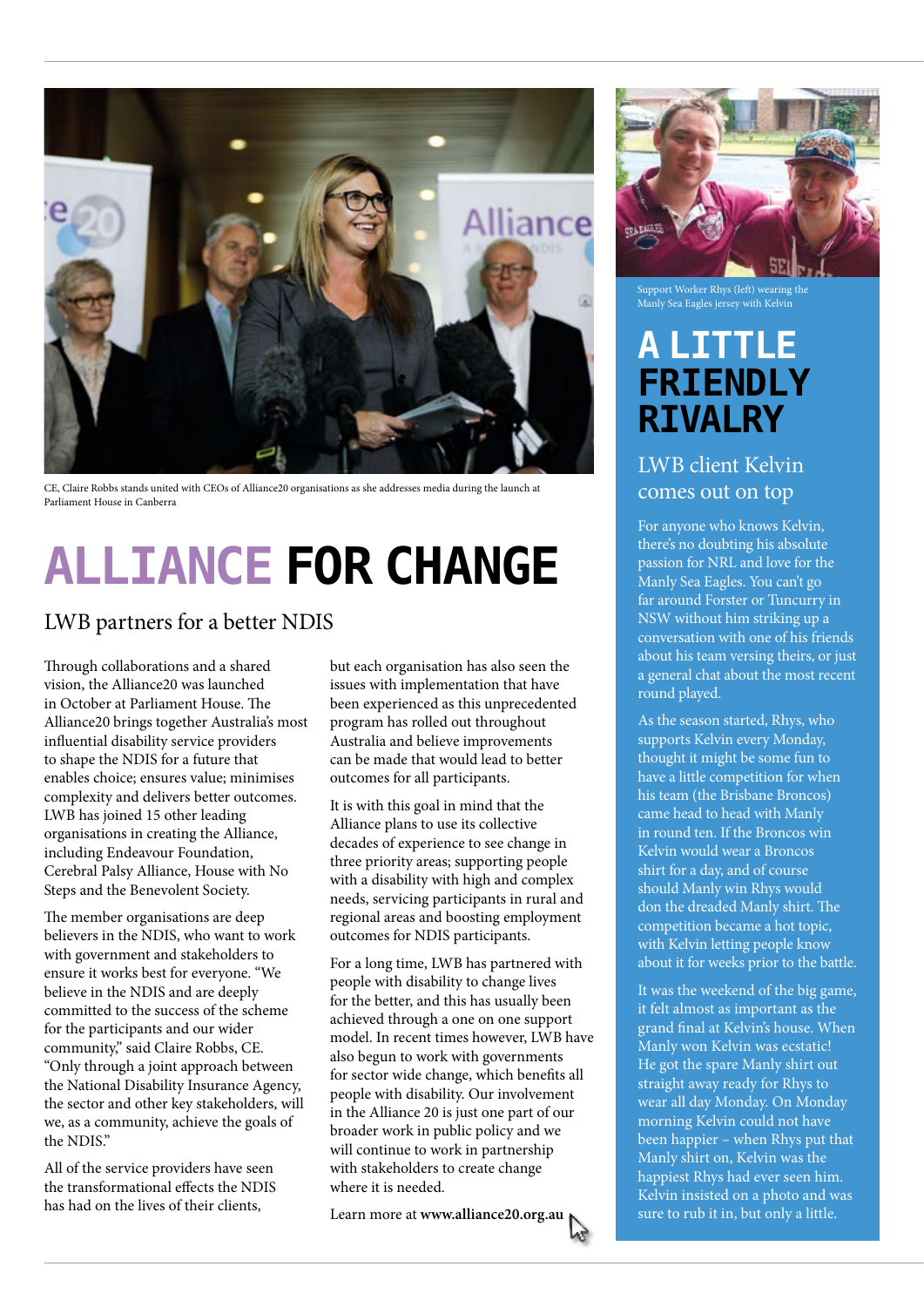## **A JOB FOR EVERYBODY**

#### Joblife partners with Katelyn to keep her apprenticeship on track

Petene Hughes was struck by Katelyn's enthusiasm and eagerness when she interviewed Katelyn for a vacant apprentice hairdresser role in her busy salon called Zimbuca, in Maroochydore. But there was something else about the teenager that resonated with Petene.

"I saw myself in her. She reminded me of myself. I had always struggled with aspects of schooling and learning. But I believe that everyone deserves an opportunity, I offered her the job, and I have not been disappointed," she said.

"Katelyn needs additional help with aspects of her TAFE course, particularly book keeping and comprehension. We had some initial support for her but without any notice that support disappeared."

Pregnant with her first child, Petene found herself playing the role of big sister, patiently working with Katelyn to help her with her studies as well as completing the practical modules for the course.

It was at times challenging but she enjoyed seeing the progress and growth that Katelyn was making. However she realized she could not continue without finding external, additional support for Katelyn, particularly with the imminent birth of the baby.

Enter Heath Doman, employment consultant with new local disability services provider, Joblife Employment, a joint venture between Angus Knight and Life Without Barriers

"He has been nothing short of amazing. He organized a teacher's aide for Katelyn, he is helping her to get her licence and he is getting her to TAFE so she can attend classes," Petene said.

"He keeps me up to date with what is happening and we are all working as team, along with Katelyn's family, to help and support her through her apprenticeship. We love having her here. She is a vibrant, happy young woman who is committed to becoming a hairdresser. And I am living proof that even if you struggle academically you can still be successful."

Petene had been in business for six years and had no idea that this service was available. "It is a great resource for business owners who want to employ someone who is great at their job but needs some help to stay there," Petene said.



L to R: Petene and Katelyn at Zimbuca Salon

Joblife paid for three professional driving lessons for Katelyn, and Heath continues to maintain a strong presence through regular contact with Petene, Katelyn, her teachers and her family. He's also become a client of the salon!

Support for Katelyn has been provided through an Australian Government initiative, Work Assist. This service helps people stay in work if they risk losing their job through illness, injury or disability. Work Assist is delivered by Joblife Employment, which is a joint venture between Life Without Barriers and Angus Knight group. If you have a client or loved one with disability that would benefit from support to enter the workforce, please visit **www.joblifeemployment.com.au**



## **DRIVING CHANGE**

Aboriginal Drivers Program is changing lives

Meet Loretta Lennon, 18 from Kalgoorlie in Western Australia. Loretta lost an eye to a rare cancer 14 years ago but this has not stopped her from achieving her goals. Loretta recently obtained her license with the help of LWB's Aboriginal Driver Training Program and this has dramatically changed her life.

Loretta said after obtaining her license with the help of LWB's free program, her personal confidence has grown and she feels empowered to achieve whatever she dreams of. "It takes me about 20 minutes to the max to actually get used to it properly," she said. "Then I can drive around with no nervous feeling inside of me, no anxiety or anything.

"It's peaceful, it's really lovely. I love to drive myself, even though I've only been driving for a little period of time."

While being able to drive from one place to another may seem simple, Loretta is the first person in her family to obtain a driver's license and this has literally changed her life. She is able to drive herself and her family to appointments, which is particularly useful as Loretta has regular check-ups in Perth.

Prior to getting her license Loretta didn't have the independence or confidence she has now. "I'd actually built a barrier on being confident, but now I think I'm just breaking out of that little shell," she said.



Loretta's self-confidence has grown now she can drive

This abridged story has been republished with permission from Tom Joyner, ABC Goldfields.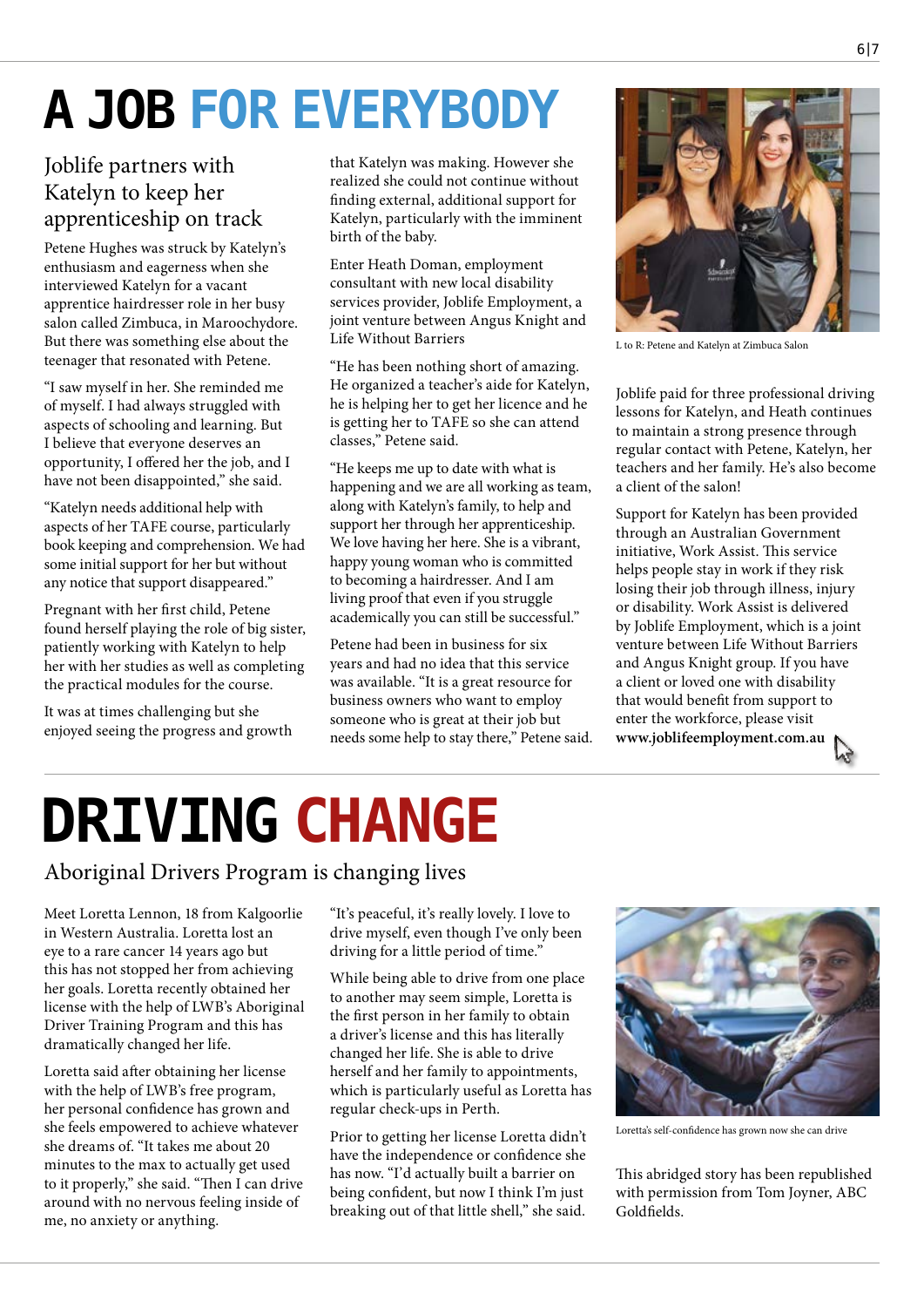





Scott Orpin Larissa Dempsey, Jason Kehl and Helena Holdaway



Rod Best with Daniel Biggs **Amarjeet Singh with Loretta Perry and Jan Low** 



Cherie Walters and Scott Orpin



(L to R) Kerry Elliss, Catherine Ward, Daniel Biggs and Joumana Jeffers

## **THE WINNERS ARE IN**

### Life Without Barriers Employee Recognition Awards

On Tuesday, 11 September LWB staff donned their best outfits and came together to honour the winners and finalists of the Employee Recognition Awards for 2018. With a spectacular view of the Harbour Bridge and Opera House from the Museum of Contemporary Art, the nominators, finalists and LWB Executive, Board and State/Territory Directors recognised some of the staff within LWB who go above and beyond.

The theme of the night was undoubtedly courage. Courage was woven through the actions of the nominees and was evident in each of the stories shared by the finalists. It was plain to see that LWB staff are committed to thinking outside the box in order to achieve results for the people we support, and it was wonderful to recognise them for their efforts.

During the night, awards were presented for values, innovation, safety, reconciliation, practice, leadership and the ever popular People's Choice Award, with Jason Kehl from Toowoomba absolutely blown away to have won the People's Choice.

Another stand out for the evening was Cherie Walters from People, Safety & Culture, who received the 'Living the Values' Award. Cherie is the driving force behind the awards and due to this she has been unable to win an award, even though she has been nominated many times. She was shocked but honoured when Executive Director of PS&C, Scott Orpin called her name for her to accept her special award on stage.

The winners of the 2018 Staff Awards are:

#### **VALUES CHAMPION, INDIVIDUAL**

**Amarjeet Singh, Disability Support Worker, TA**S

Amarjeet has created a relationship with the Special Olympics which has allowed our disability clients to join sporting teams independently of LWB. Amarjeet's work saw three clients' skills improve so much they were chosen for the Southern Tasmania cricket team. Showing real leadership, Amarjeet has encouraged his fellow support workers to stay after team meetings for delicious traditional Indian meals he and a colleague prepare.

#### **VALUES CHAMPION, TEAM**

#### **Maha Razouk and Momina Ali, NISS, NSW**

The NISS team have developed many in-house programs to support the needs of clients from learning English to education and employment skills, working after hours to organise and run programs. The NISS team insists that all their clients are treated as equals, to make sure every individual client has a place in the LWB community and are engaged in the broader Australian community.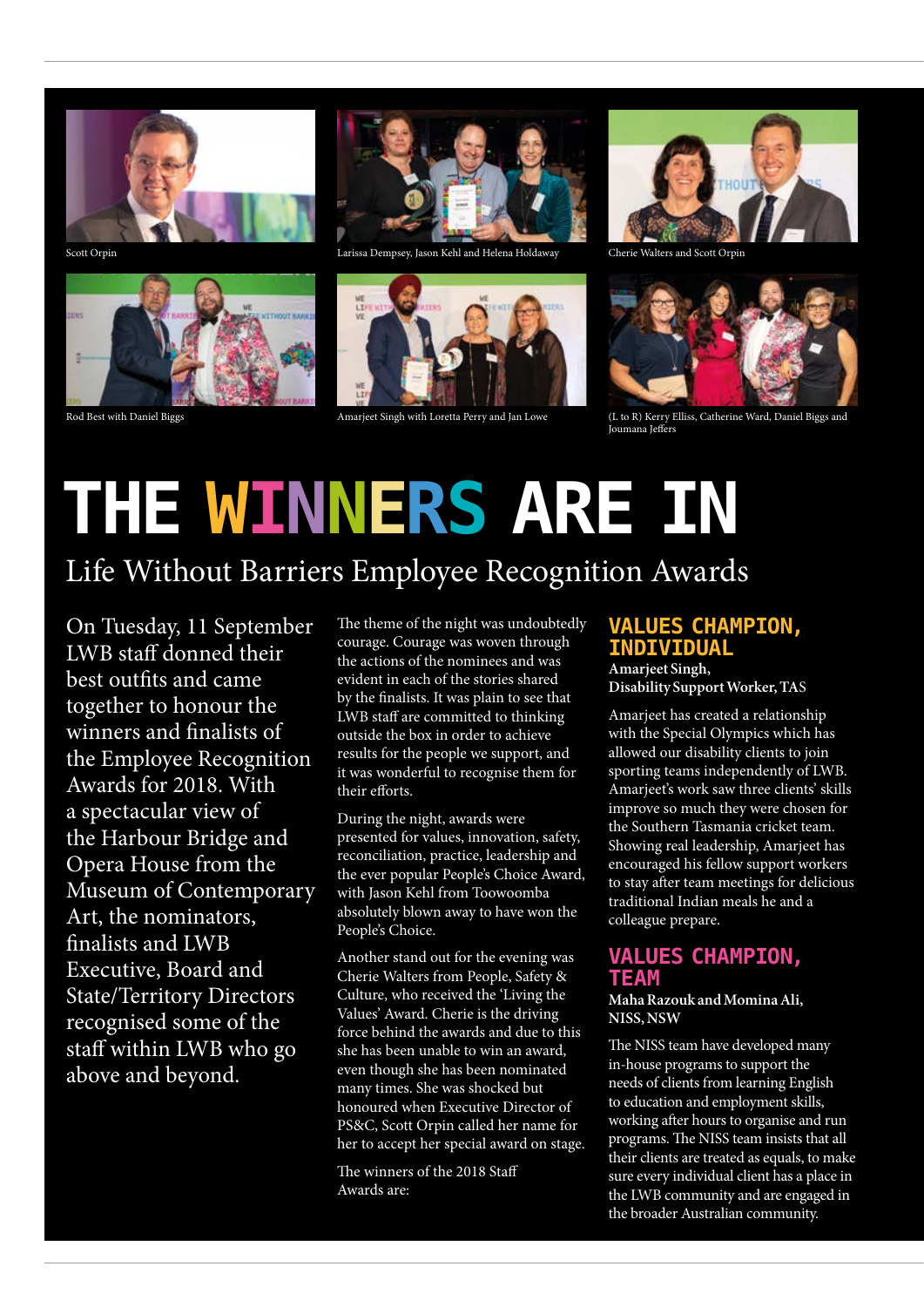#### **ITTHOUT BARRIER**



South East OOHC Team with Rod Best and Terry Lawler



Aboriginal and Torres Strait Islander State Leads



(L to R) Maha Razouk and Momina Ali from NISS NSW Helena Holdaway and Mary McKinnon



Union St Team with Doug Dean and Angela Connors (L to R) Sue Jamieson, Michael Ainsworth and

#### **RECONCILIATION South Each OoHC Team, QLD**

The team continually provide innovative approaches to ensuring the needs of our Aboriginal and Torres Strait Islander young people, carers and staff are respected and supported. Highlights over the last 12 months include Return to Country trips for young people in care, The GITTABA Strong Brothers Cultural Camps with Waka Waka Elder, Uncle Boomi Hegarty, organising for clients and staff to attend the Laura Aboriginal Dance Festival and development of Carer and Staff Cultural Training. These activities are also acknowledged in their wider community as leading the way in Reconciliation.

#### **SAFETY LEADERSHIP**

**Union Street Team, NSW**

When the Parry St Day program and Denison St Day program combined into one large day program in Union St, in downtown Newcastle, the team were presented with safety issues due to the inner city location of the site. So the team developed a detailed traffic management plan with appropriate controls and client activity risk assessments in place. This foresight led to a smooth transition for staff and clients. Additionally, management of workplace injuries out of the Union St Day program is one of the best in NSW. Incidents are investigated quickly and actions to prevent re-occurrence are put in place.





Katina Nomikoudis

#### **LEADERSHIP**

**Jackie Gallagher Service Delivery Manager DUO, ACT** 

There isn't a part of the DUO business that Jackie isn't across, but her key contribution is within the Service Delivery team. Within this team, all work is scheduled for the hundreds of clients and support workers. As well as developing her own HR knowledge, Jackie invests significant time in developing the skills of her team to allow them to perform the technical components of the role, while keeping the client at the centre of all decisions.

#### **PEOPLE'S CHOICE AWARD**

**Jason Kehl, Administration Officer, QLD**

Jason is the first person everyone sees when they enter the Toowoomba office. He greets people by name with a smile and asks how he can be helpful. He takes the time to listen and solve problems wherever he can. Unbeknownst to most who meet him, Jason is legally blind. He has only 3% sight in one eye and none in the other. He embodies the work LWB does; equal rights and roles for everyone. He is courageous in his convictions to seek open employment for himself, regardless of his disability, work amongst his peers, retain his position for almost 10 years and he continually strives to better himself.

#### **CAROL PELTOLA PRACTICE LEADER**

**Michael Ainsworth, Clinician, VIC**

As the Practice Clinician for Victoria, Michael works with our teams as they support clients dealing with the impacts of trauma. When the team were experiencing safety incidents in disability services, Michael spent days working side by side with the Disability Support Workers to experience firsthand challenges and offer support and guidance. As a direct result of his leadership, the clients and teams have settled, there has been a dramatic reduction in the number of incidents and a new level of confidence in managing difficult situations.

#### **INNOVATION Digital Team, NSW**

The digital team designed, tested and released the Service Agreements and Claiming App – SACA, which assists with the day-to-day claiming process. This app digitalises a manual process and makes it consistent across all teams and states. SACA effectively shortens the claiming process and it easily scales to the business needs. Expertise and unique knowledge of employees was the most valuable investment into this project. The team were brave in suggesting innovative approaches which has resulted in a great solution for LWB.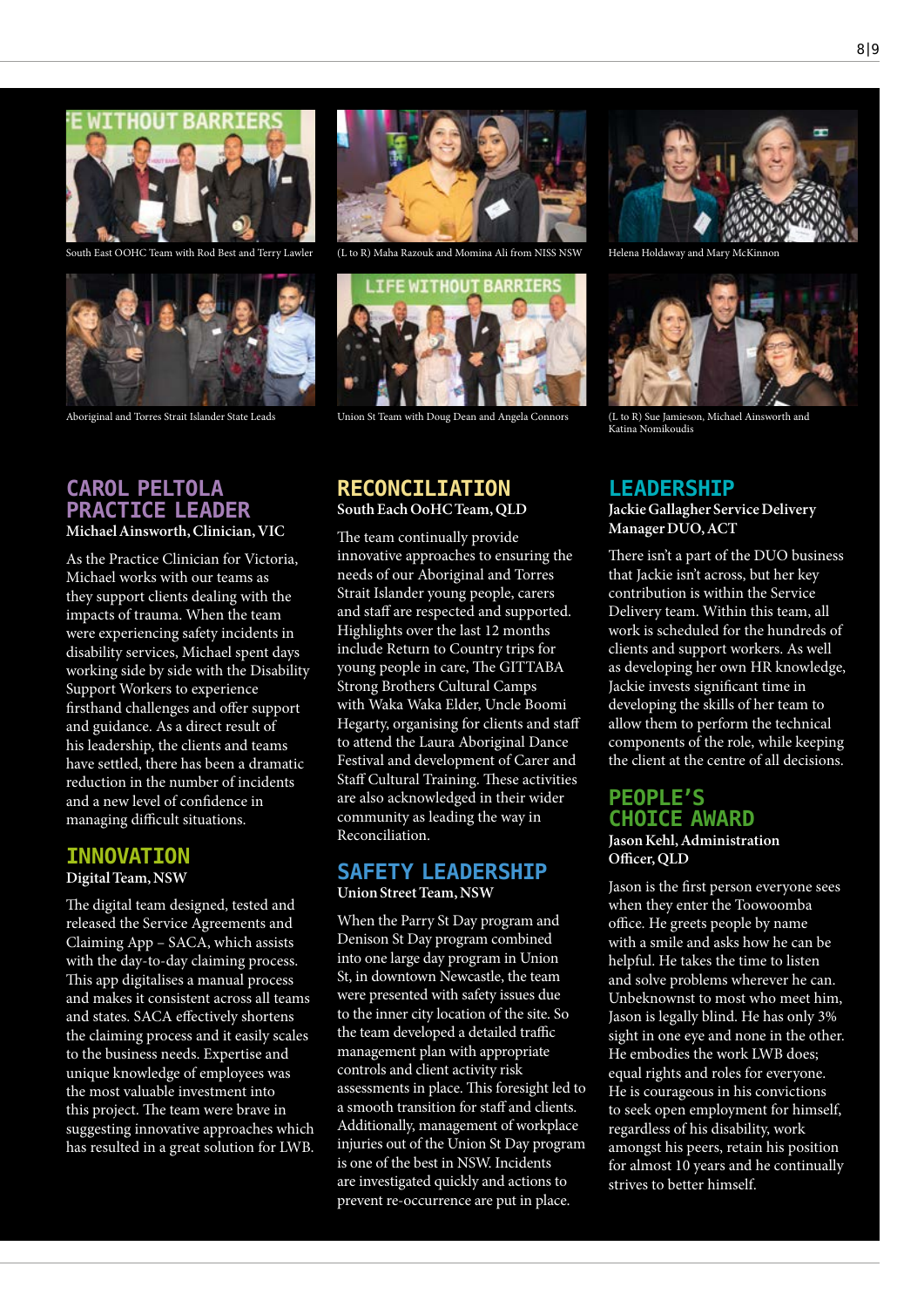## **DIVERSITY AND INCLUSION**

### Our latest Reconciliation, LGBTQI and Inclusion News



Learning to carve a spear at Hopevale Coloured Sands Camp



The group camped at Uncle Boomi's property 'Gittaba'

## **RECONCILIATION NEWS**

The Strong Mob program from Carins/Yarrabah and Hopevale/Wujal Wujal joined together to organise a camp for participants at the Hopevale Coloured Sands camp ground. The camp went for three days and was a fantastic opportunity for both groups to share stories and get to know each other better. The group participated in a range of activities including; painting T-shirts, basket weaving, fishing, collecting coloured sands, spear making, dance and there was lots of laughter and yarning around the camp fire. All participants said it was such a positive experience and they are looking forward to next year's camp.

In October our People, Safety and Culture Lead team had the rare opportunity to camp for a night at Gittaba, the property of Uncle Boomie, outside Brisbane. Guided by Uncle John and Uncle Boomie, the team were culturally supported by Leoni Lippitt, Grant Williams, David Pearce and Sylvia Jones-Terare. David led the group on a meditative journey called Dadirri, which encourages inner listening and recognises the deep spring that is inside all of us. The team ate wonderfully well, yarned around the campfire, bush walked and painted. It was an incredibly grounding experience for all.



Perth participate in their first PrideFEST Fair Day

## **NEWS LGBTQI**

Our LGBTQI events calendar has been buzzing with activity and we are proud to have participated in the very first Newcastle Pride Fair Day on Saturday 25 August. Committed LWB employees showed their support for the LGBTQI community and promoted our Foster Care and Disability Services to the LGBTQI and wider Newcastle community.

On Friday 31 August, 15 LWB sites also hosted a Wear it Purple Day celebration with Employees encouraged to wear an item (or more!) of purple clothing or an accessory on the day. Wear it Purple is a not for profit organisation that fosters supportive, safe and accepting environments for LGBTQI youth.

Throughout the latter half of the year we were also out and about promoting becoming a foster care at the Brisbane Pride Fair day in September, the Cairns Tropical Pride Fair Day in October and the PrideFEST Fair Day held in November in Perth.



Our new AIEP will be launched in early 2019

### **DISABILITY NEWS**

Our Diversity and Inclusion team are on track to deliver LWB's next Accessibility, Inclusion and Employment Plan (AIEP). Our new plan sets a target of 7.5% of our entire workforce to self-disclose disabilities by the end of 2020. There has been a wide consultation process to gather insights from staff across the country. We will also soon launch our first Disability Employee Network and in line with the 2018 International Day of People with Disability theme, we are excited about the opportunity to empower people with disabilities and ensure inclusiveness and equality.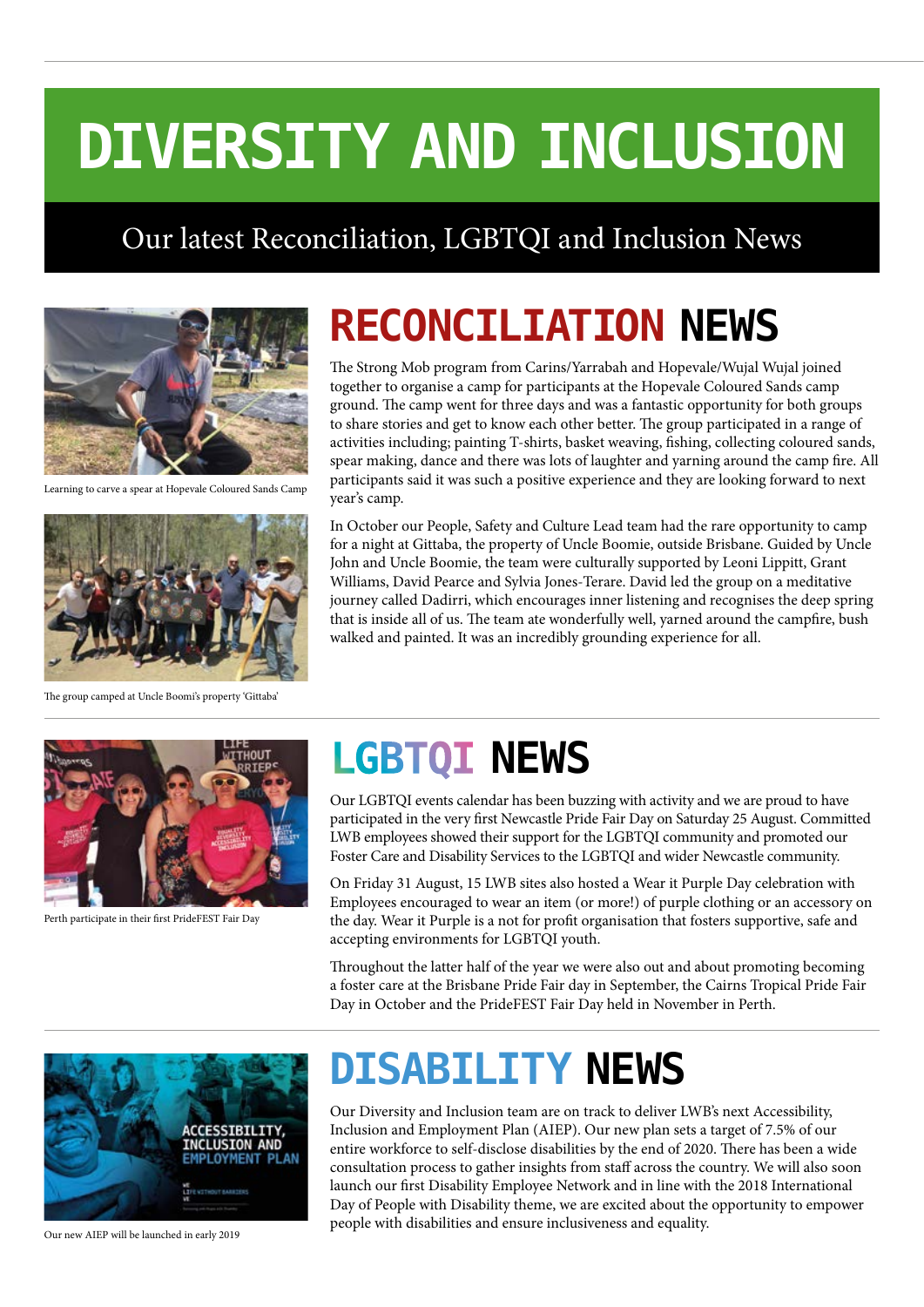### **MOCKINGBIRD FAMILY**™

#### Creating a community of carers

We often hear the phrase "it takes a village to raise a child." The idea that a community bands together to support a child succeed and thrive resonates with us here at Life Without Barriers. We ask ourselves how can we utilise the benefits of community for children and carers who could gain so much from it?

MOCKINGBIRD FAMILY™ is a great way to do this.

MOCKINGBIRD FAMILY™ is an evidence informed approach to foster and kinship care that LWB has adopted to strengthen community connections for children, young people and their carers and families. It was first developed in 2004 in the USA by The Mockingbird Society and has been designed to improve the social and emotional well-being of children through the development of an 'intentional community'. MOCKINGBIRD FAMILY™ creates a community network focused on the individual needs of its children and young people by ensuring carers are skilled, supported and confident in providing the best care for children and young people. Evaluations in the USA and UK show promising results in decreasing placement disruptions and improving the attraction and retention of carers.

MOCKINGBIRD FAMILY™ unites 6 to 10 foster and/or kinship carer homes in a local community called a Constellation which is supported by an experienced carer who takes on the role of Hub Home Provider. The Hub Home Provider is responsible for planned and emergency respite, the coordination of monthly Constellation meetings, quarterly social activities and a range of practical and emotional supports to the Constellation families. The Hub Home Provider is paid as an LWB member of the care team to provide the additional functions that are outside of the established caring role.

In July this year, LWB launched its first Constellation in the suburbs of Brisbane. It is a community of children and carers that live within a close range of one another and are building healthy connections.

The monthly Constellation meeting is a fun event with over ten children playing together, enjoying one another's company and engaging in some arranged activities. The children now know each other well and they also know each other's carers who they greet warmly. The carers are also eager to meet together, share their ideas and experiences and discuss how everyone in their Constellation is going. Everyone takes time to listen and understand one another and they all relate well to each other, respecting the knowledge and 'lived experience' of each other and learning together. As one of the carers said: *"The carers in my Constellation just get it".*

Finding appropriate respite to meet the needs of children and young people in OOHC can sometimes be difficult. Children often have to adjust to new carers outside of the community where they live. MOCKINGBIRD FAMILY™ makes respite more family-like where children are able to spend planned and unplanned time with the Hub Home Provider who they know and have a trusting relationship with. This helps children build trusting relationships with adults and helps to alleviate anxiety of being away from their carers. If the Hub Home Provider is not available then one of the other Constellation carers who is also well known to the child or young person can provide respite *"We are like a grandparent figure to the children, like aunties and uncles,"* says the Hub Home Provider in the Brisbane Constellation.

Already the LWB support staff who work with the children in Brisbane have seen that the connections between the children in the Constellation are helping build social skills and self-confidence. Having new relationships with peers to interact with has benefitted a number of the children in this Constellation.

Another benefit of the Constellation has been the strengthening of carers' relationships with each other. At the beginning of the MOCKINGBIRD FAMILY™ Constellation in Brisbane, one of the carers shared how hard it had been for her to make friends. As a carer her time was dedicated to the caring for a child with complex support needs in her care. Becoming a member of the MOCKINGBIRD FAMILY™ Constellation has opened up opportunities for her and her children to develop social relationships with other families, feel supported by peers and reduced her feelings of isolation.

As the Constellation grows in both numbers and the connections with one another, all carers in the Brisbane MOCKINGBIRD FAMILY™ are positive about this new approach. They especially like the practical support they've found within the group and meeting other carers who have walked in their shoes.

Life Without Barriers will launch more MOCKINGBIRD FAMILY™ Constellations in the near future. Through these Constellations we will improve the outcomes for children and young people by supporting and empowering carers.

For more information about MOCKINGBIRD FAMILY™, contact Chris Skinner, Practice Advisor, National Practice and Quality on Chris.Skinner@lwb.org.au